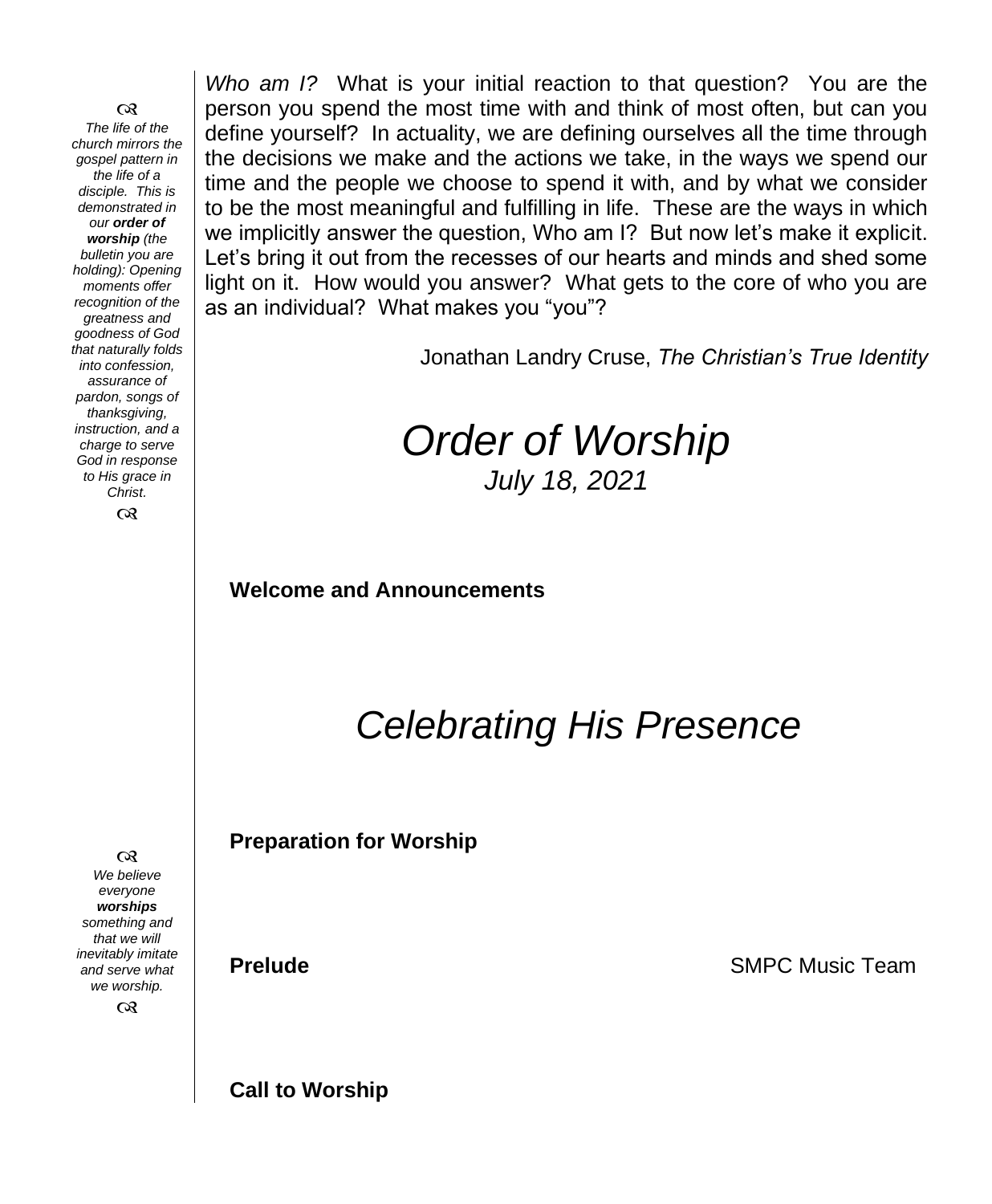## *Holy Is the Lord God Almighty*

We stand and lift up our hands, for the joy of the Lord is our strength. We bow down and worship Him now; how great, how awesome is He! And together we sing, everyone sing.

Holy is the Lord God Almighty, the earth is filled with His glory. Holy is the Lord God Almighty, the earth is filled with His glory. The earth is filled with His glory.

It is rising up all around, it's the anthem of the Lord's renown. It is rising up all around, it's the anthem of the Lord's renown. And together we sing, everyone sing.

Holy is the Lord God Almighty, the earth is filled with His glory. Holy is the Lord God Almighty, the earth is filled with His glory. The earth is filled with His glory.

The earth is filled with His glory.

**Invocation**

#### **A Gospel Moment**

#### **The Prayer of Confession and Repentance**

Be mindful of Your mercy, O Lord, and of Your steadfast love, for they have been from of old. Do not remember the sins of my youth or my transgressions; according to Your steadfast love remember me, for Your goodness' sake, O Lord! Good and upright is the Lord; therefore He instructs sinners in the way. For Your name's sake, O Lord, pardon my guilt, for it is great. Turn to me and be gracious to me, for I am lonely and afflicted. Relieve the troubles of my heart, and bring me out of my distress. Consider my affliction and my trouble, and forgive all my sins. —Psalm 25:6-8, 11, 16-18, NRSV

 $\infty$ *The gospel moment is a time we use to re-mind people of the death and resurrection of Jesus Christ. By His obedience we are justified, and by His death are reconciled to God. As we apprehend this we are ready to confess our sin.*

 $\infty$ 

 $\infty$ 

*Since we understand that we are redeemed sinners, we agree with God about our sin to the end that we might be confirmed in the forgiveness and absolution we have in Christ. This pattern of confession makes way for affirmation and confirmation of God's covenant promise that He assures every believer of* 

*pardon for the sake of Christ's obedience and substitution.*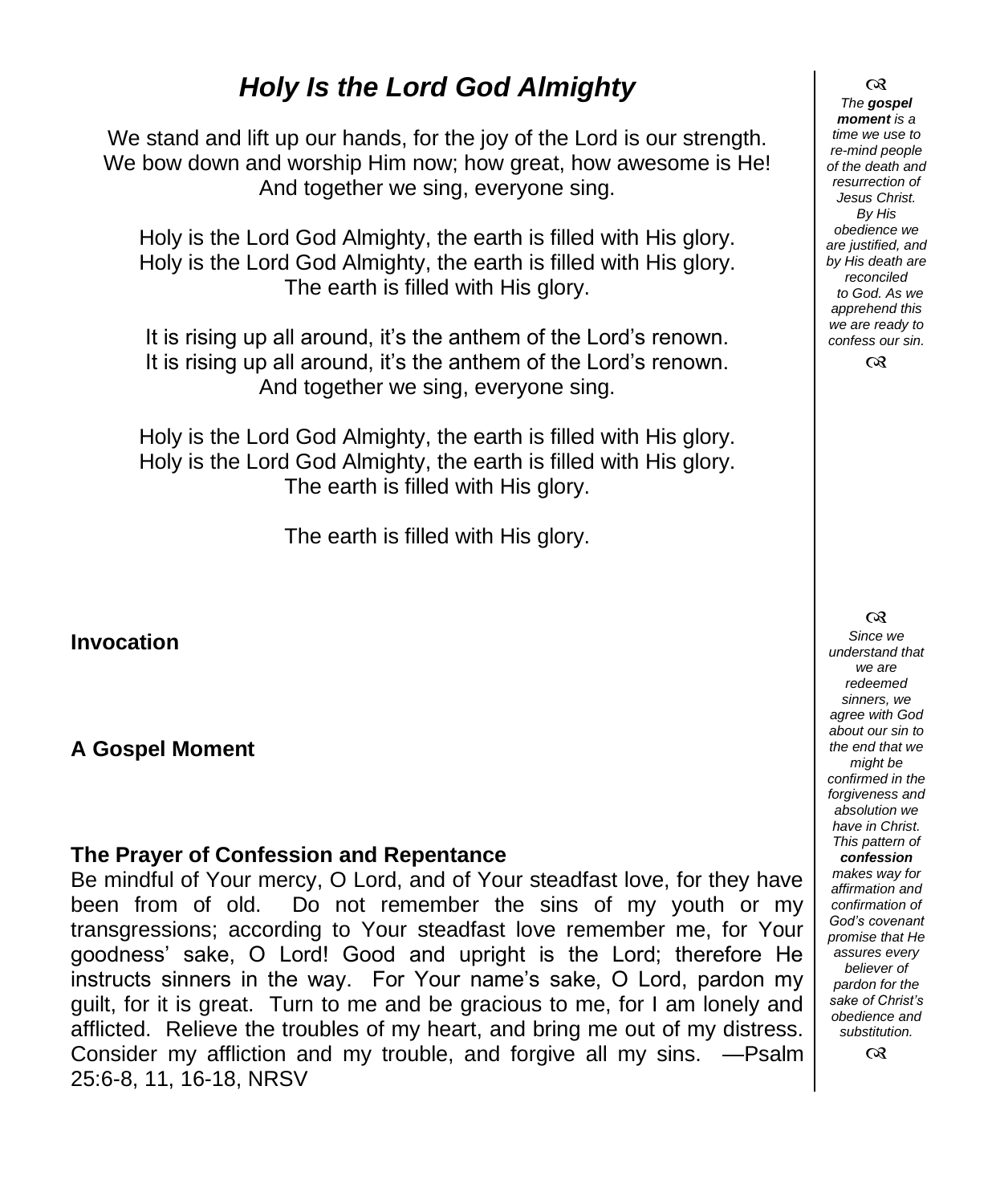$\infty$ *For assurance of pardon, the man who has faith is the man who is no longer looking at himself and no longer looking to himself. He looks entirely to the Lord Jesus Christ and His finished work, and rests on that alone". –Martyn Lloyd-Jones*

 $\infty$ 

#### **Assurance of Pardon** *People:* Thanks be to God!

## *He Is Faithful*

If we confess our sins, He is faithful; If we confess our sins, He is just. If we confess our sins, He is faithful; He is faithful, He is faithful to forgive.

So call upon the Lord, He is faithful; So call upon the Lord, He is just. \*So call upon the Lord, He is faithful; He is faithful, He is faithful to forgive.

*(\*repeat at asterisk)*

#### **The Blessing**

*Minister:* The grace of God be with you. *People:* And also with you.

**Greeting One Another in the Name of the Lord**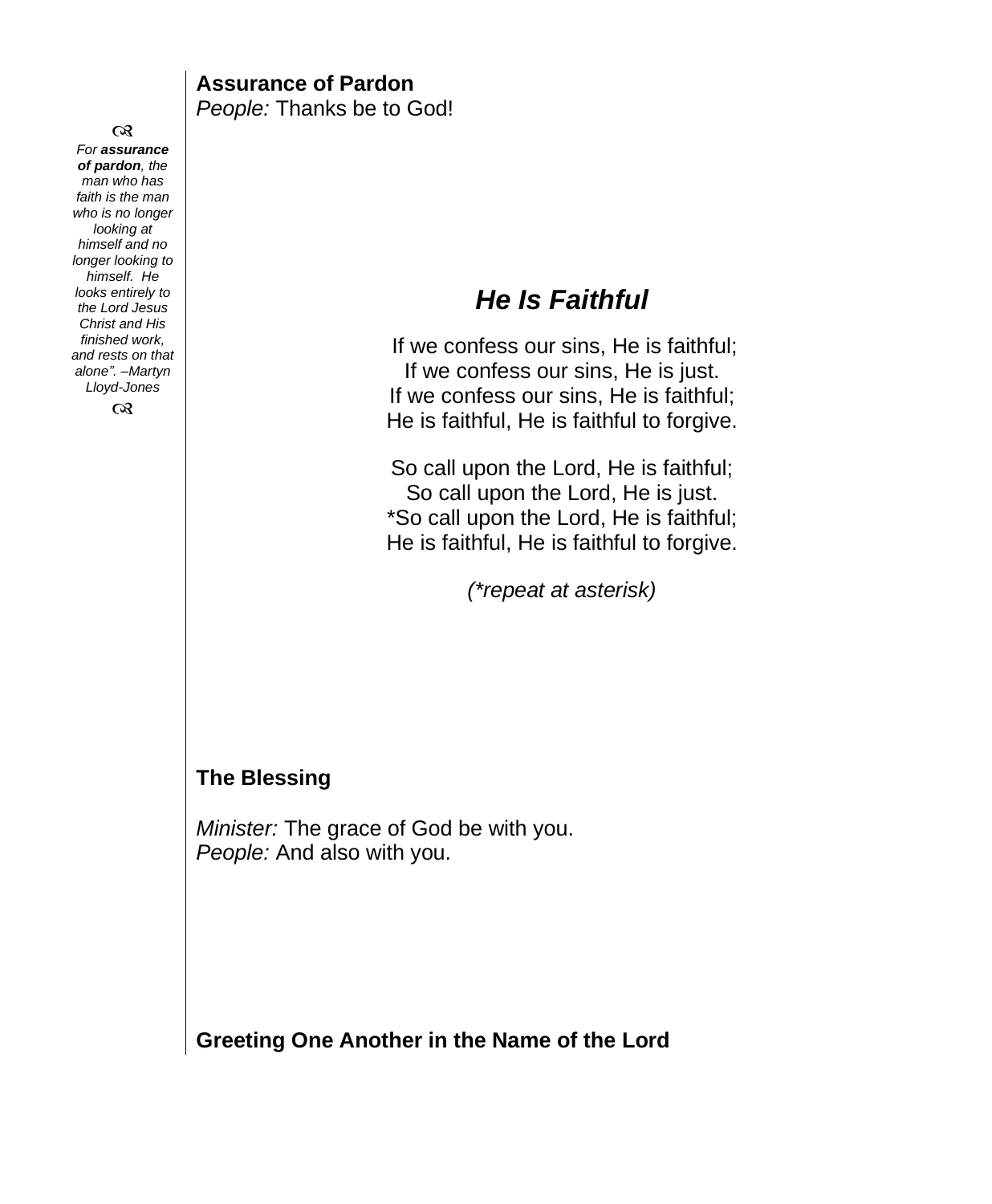# *Experiencing Renewal*

## *Psalm 5*

Give ear to my words, O Lord, consider my meditation, Hearken unto the voice of my cry, my King and my God; For unto Thee will I pray, my voice shalt Thou hear in the morning. O Lord, in the morning will I direct my prayer unto Thee and will look up.

*(repeat)*

O Lord, in the morning will I direct my prayer unto Thee and will look up.

## *Forevermore*

Long before the earth, before there was light, Lord, You were— Endless are You, God. No time can contain all You are; There's no other God before You, there is no one to replace You. You are forevermore, and there's no other God I call to. You are the One that I cling to; You are forevermore.

Faithful are You, God; You never change, Lord, You are— Only You are God. Forever You reign above it all.

There's no other God before You, there is no one to replace You. You are forevermore, and there's no other God I call to. You are the One that I cling to; You are forevermore.

There's no other, no one greater, There is none like You. There's no other, no one greater, there is none like You.

There's no other God before You, there is no one to replace You. You are forevermore, and there's no other God I call to. You are the One that I cling to; You are forevermore. *(repeat)*

*Now that we have reenacted the story of the gospel as a church community. We now experience the renewal merited for us by Jesus Christ. We express this renewal in our singing praises to Jesus for His great mercy towards us.*  $\infty$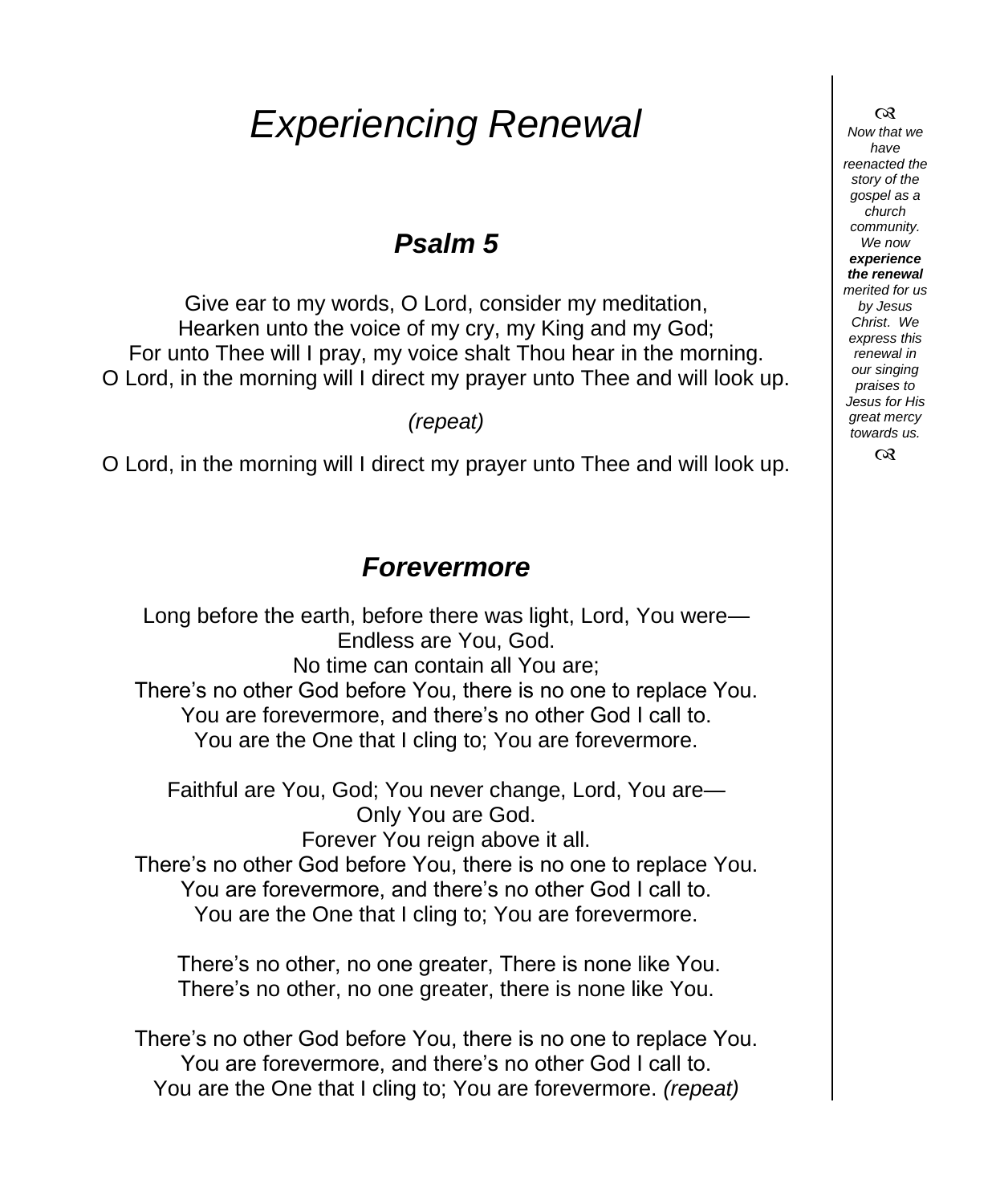#### **Song of Preparation to Head God's Word**

## *Just as I Am*

Just as I am without one plea But that Thy blood was shed for me, And that Thou bidd'st me come to Thee, O Lamb of God, I come, I come.

Just as I am, and waiting not To rid my soul of one dark blot, To Thee, whose blood can cleanse each spot, O Lamb of God, I come, I come.

Just as I am, though tossed about With many a conflict, many a doubt, Fightings and fears within and without, O Lamb of God, I come, I come.

Just as I am, poor, wretched, blind, Sight, riches, healing of the mind, Yea, all I need, in Thee to find, O Lamb of God, I come, I come.

Just as I am, Thou will receive, Will welcome, pardon, cleanse, relieve; Because Thy promise I believe, O Lamb of God, I come, I come.

Just as I am, Thy love unknown Has broken ev'ry barrier down; Now to be Thine, yea, Thine alone, O Lamb of God, I come, I come.

#### $\infty$

*Jesus, our shepherd, prays with us and for us. We pray the pastoral prayer expecting the Holy Spirit to minister Jesus' benefits to us as He prays for us.*  $\infty$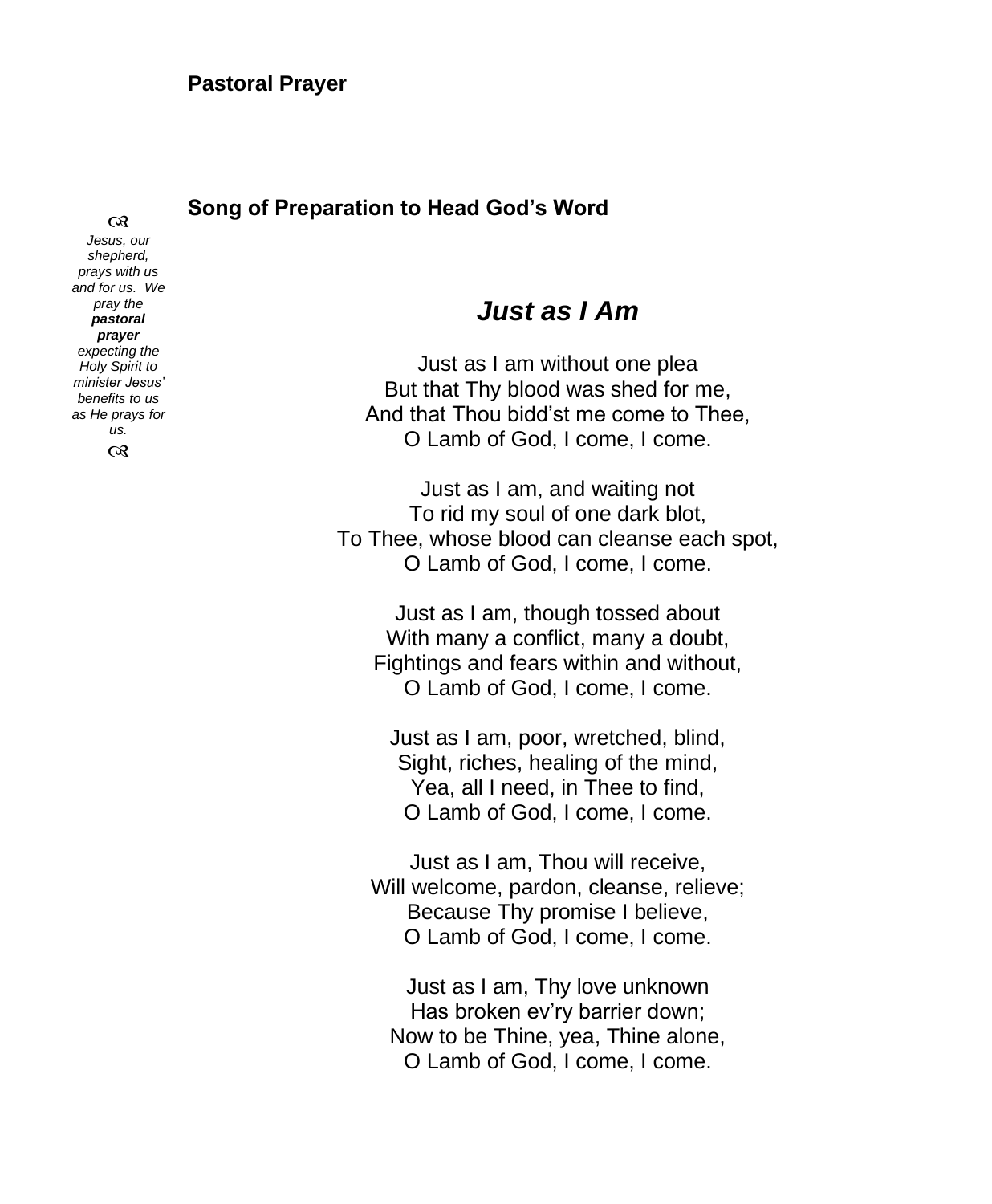# *Deepening Our Commitment*

### **Preaching of the Word Pastor Tim Posey**

Series: Gospel Reset "Christian Identity" Galatian 2:20; Philippians 3:3-9 Theme: *Union with Christ*

Introduction:

I. Identity: Who are we really?

II. The struggle: head and heart

III. The foundation: in Christ

Conclusion:

 $\infty$ *Since Jesus Christ has committed Himself to us in the laying down of His precious life, we are reminded of this in the preaching of the Word and likewise called to a daily, deepening commitment to follow after Him.*